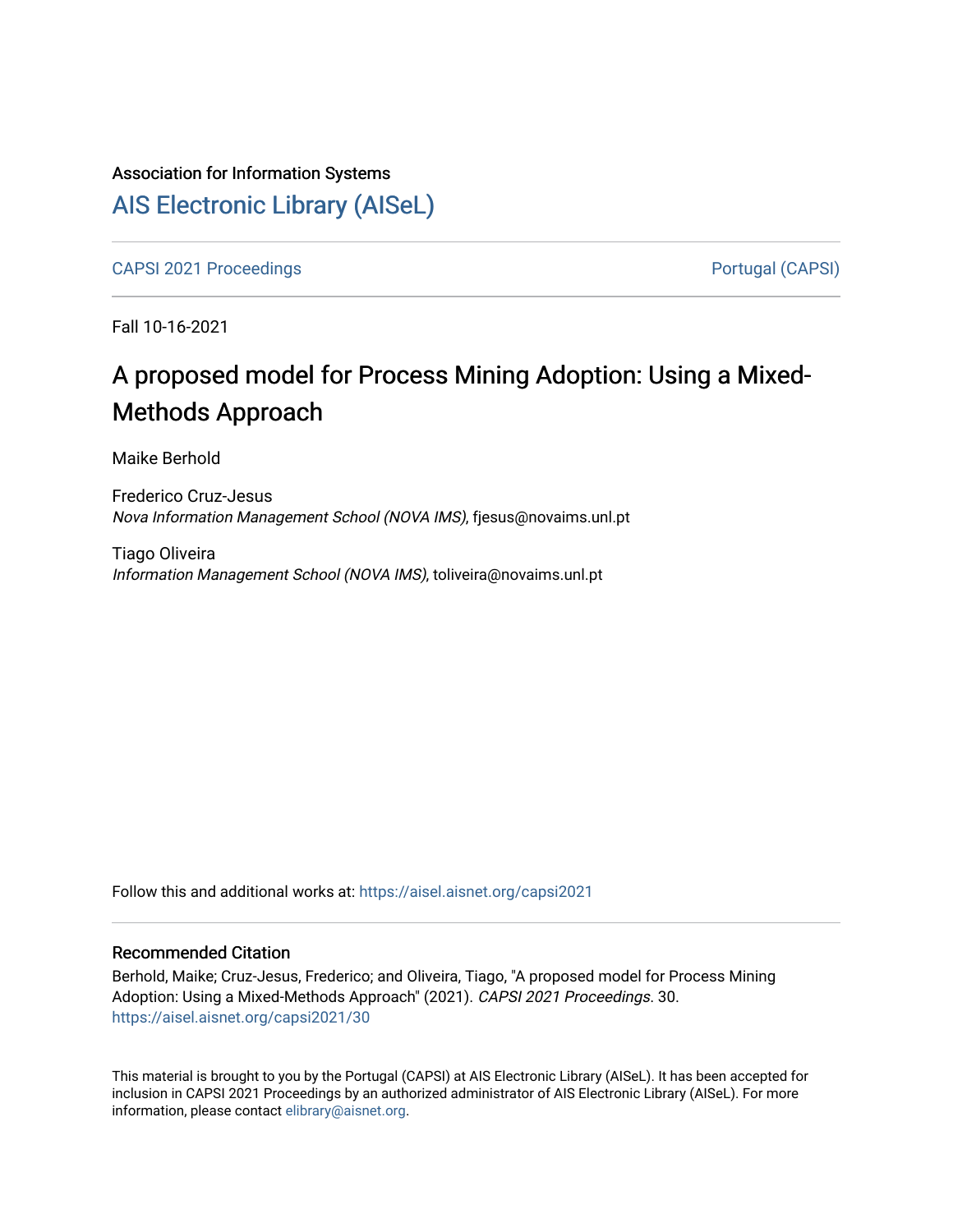# **A proposed model for Process Mining Adoption: Using a Mixed-Methods Approach**

Maike Berhold, Frederico Cruz-Jesus, Tiago Oliveira

#### **Abstract**

*Driven by digital transformation, Process Mining represents one of the biggest analytical trends in the Software-as-a-Service technology market, providing companies with transparency of their processes in place. As such, there has been little research about what are the factors that influence the decision of companies to adopt Process Mining in their organization. Hence, this study aims on developing a comprehensive research model that sheds light on the most decisive Process Mining adoption drivers among European firms. A Mixed-Method design was applied to ensure a tailored IT adoption model for Process Mining. Based on a qualitative pre-study with expert interviews as well as a thorough literature review about the IT adoption theories of TOE, DOI as well as OIPT we derived the most essential antecedents of Process Mining adoption and proposed to our knowledge the first Process Mining adoption research model on firm-level.*

**Keywords:** Process Mining; Adoption; Mixed Methods

## **1. INTRODUCTION**

Today´s digital transformation initiatives among firms strongly fuel the need for transparency of the processes in place in order to improve and orchestrate them consecutively (BearingPoint, 2019; Gartner, 2020). The technology Process Mining is exactly addressing these needs by enabling organizations to visualize their processes´ complexity (Reinkemeyer, 2020) and to rapidly analyze the retrieved data through process-oriented lenses (BearingPoint, 2019). Hence, it shouldn´t be surprising that the technology has recently seen an immense uptake of application among different industries (Ernst&Young, 2019) as well as a growing number of Process Mining vendors on the market (Gartner, 2020). The actual idea of Process Mining is to extract and use information from event data - that is stored and easily available in today´s information systems - to provide an evidence-based end-to-end view of an organization´s process landscape (Suriadi et al., 2017). Against that background, Process Mining is developing more and more towards being a crucial cornerstone for digital transformation initiatives (Gartner, 2020; Taulli, n.d.).

In hand with the rapidly evolving market, Process Mining also represents a growing academic research discipline, with a lately strong increase of publications, underlining its relevance further (Garcia et al., 2019). Previous research primarily explored different use cases and possible application areas (R'Bigui & Cho, 2017) of the three major Process Mining subdomains – discovery, conformance & enhancement (Garcia et al., 2019). Yet, there is a scarcity of Process Mining studies related to the overarching field of IS/IT adoption, which has been a major line of research over the past decade. Numerous theories and frameworks have been developed and explored (e.g. Liu et al.,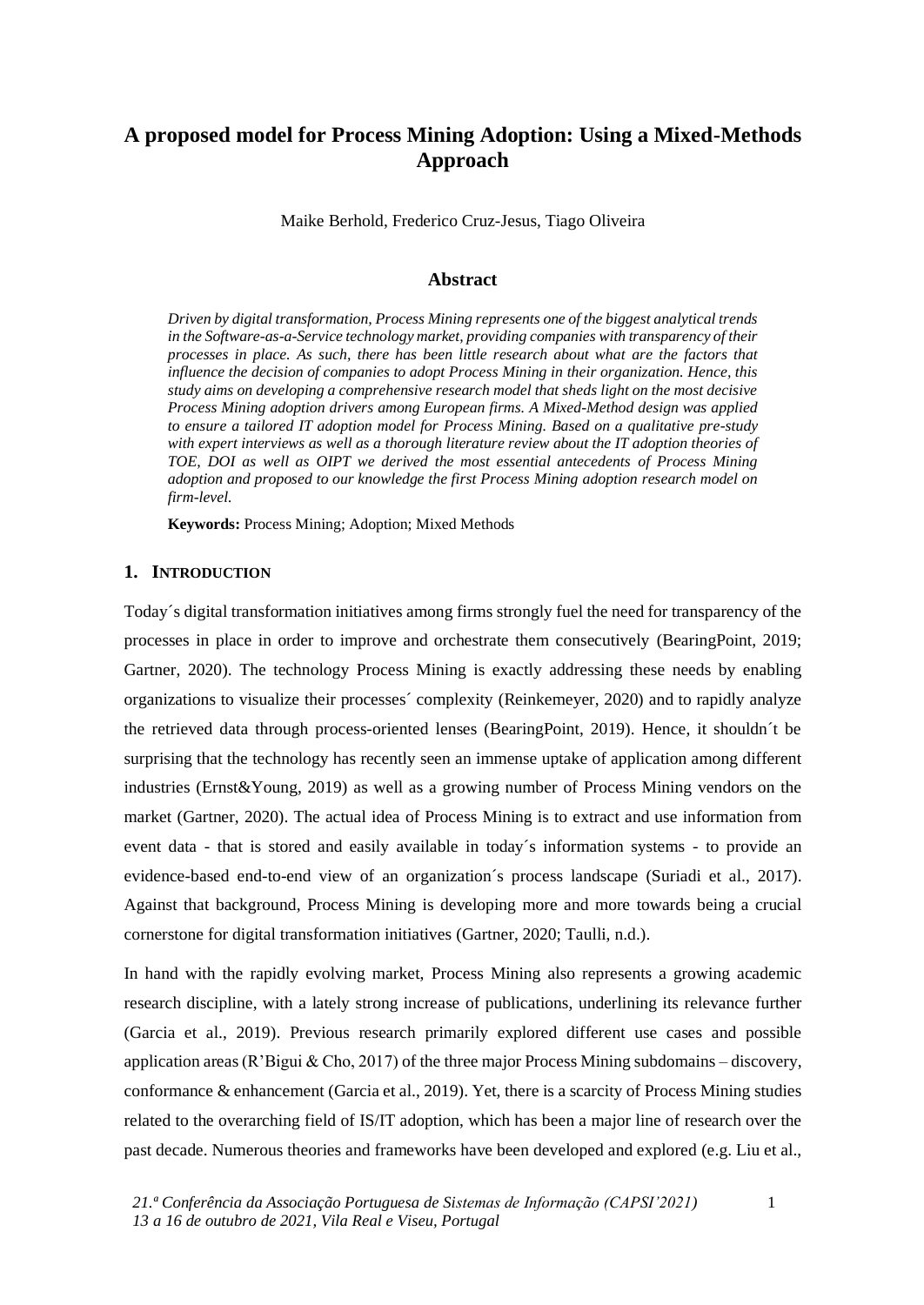2010; Oliveira & Martins, 2011) to understand the different drivers and characteristics of technologies and their influence on organizations. Regardless of IT adoption being a very thoughtfully researched topic, every technology has its unique properties and peculiarities correlating to different factors that influence its successful adoption (Wang et al., 2019). Hence, a research gap can be identified regarding the understanding of Process Mining adoption among firms and its main antecedents.

To fill this gap, the study on hand aims to develop a research model that sheds light on the following question: *What are the main factors that influence European firms in their decision to adopt Process Mining?* As the given study represents one of the first studies in that area, we will adopt a mixedmethod approach and complement our literature review with a qualitative study to identify the particularly significant drivers for Process Mining through expert interviews. In doing so, this paper is organized as the following: Section two presents the literature review for Process Mining as well as three theories in the domain of IT adoption. Sect. 3 presents the qualitative study and introduces the model as well as the hypothesis; Sect. 4 its perspective implications; whereas Sect. 5 holds the conclusions and future work.

# **2. THEORETICAL BACKGROUND**

# *2.1.The concept of Process Mining*

Based on a long-lasting practice of organizations trying to improve process workflows and their outcomes, Process Mining emerged as a relatively new domain of study. The technology aims to learn about fundamental business processes by extracting and analyzing event data from transactional information systems (Van der Aalst, 2016; Van Der Aalst et al., 2012). The thereby attained transparency regarding the actual process behavior represents an opportunity for companies to leverage fact-based decision making and to define actionable items for enhancing their processes (Reinkemeyer, 2020). Therefore, Process Mining can be defined as technology to discover, monitor, and improve fundamental business processes based on event logs (Van Der Aalst et al., 2012).

Event data works as the foundation of Process Mining which is extracted as raw data from the underlying IT operating systems and is further turned into so called event logs (Van der Aalst, 2016). Each event log encompasses the essential process instance or case ID, the respective process steps and a time reference, commonly in the form of timestamps.

In the realm of Process Mining, three main strands can be delineated: Automated process discovery, conformance checking, and process enhancement (Van Der Aalst et al., 2012). With the help of the provided knowledge about the current processes' behavior and performance, organizations can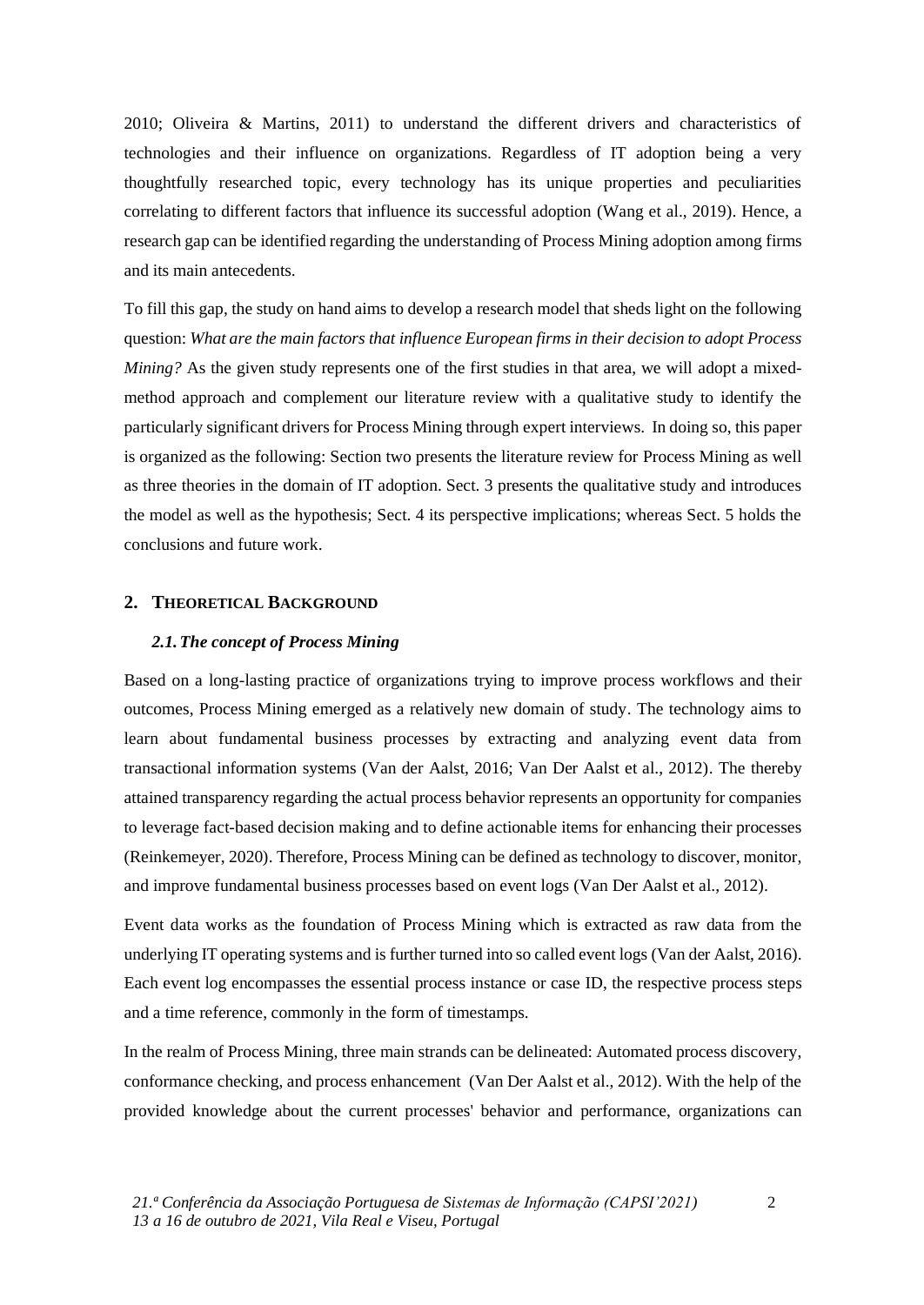employ Process Mining for process enhancement initiatives by deriving dedicated measures to improve their existing process landscape (Ly et al., 2015; Reinkemeyer, 2020).

The main body of previous Process Mining research focused on the technological aspects of the aforementioned Process Mining types and the respectively applied algorithms (see, e.g., Ailenei et al., 2012; Eggers & Hein, 2020) as well as the various application areas of Process Mining. Due to the focus on technological practices and challenges, a considerable gap exists regarding the sociotechnical implications and organizational perspective concerning Process Mining application (Eggers & Hein, 2020). In that context, the prominent IS-related research domain of IT adoption is scarcely examined regarding Process Mining. To our best knowledge, only Ronny (2013) identified success factors for Process Mining implementation deduced from the literature of process modeling (Ronny et al., 2013) and Syed et al. (2020) recently published a study examining the adoption drivers of a dutch pension fund based in semi-structured interviews.

# *2.2.Technology Adoption*

Over decades IT Adoption on firm level has been a highly relevant research strand, demonstrated by the numerous developed theories and explanatory frameworks (see e.g., Ain et al., 2019; Baig et al., 2019; Oliveira & Martins, 2011). The relevance is based on the underlying presumption that only a widely spread and utilized IT can have a significant effect on a firm's performance (Porter, 1985). Hence, it is essential to augment the understanding regarding IT adoption determinants (Bayo-Moriones & Lera-López, 2007; Liu et al., 2010; Oliveira & Martins, 2011), for which according to Oliveira (2011) it can be advisable to consider and merge multiple theories. After a comprehensive literature review, this study finds the DOI theory (E. Rogers, 1995), the OIPT theory (Galbraith, 1974; Tushman & Nadler, 1978) and the TOE (DePietro et al., 1990) framework to be relevant for explaining Process Mining adoption.

# *2.2.1. Technology – organization – environment (TOE) framework*

Proposed in 1990, the TOE framework embodies a popular methodology in IT adoption research (DePietro et al., 1990). It outlines three contexts - technology, organization and environment - that seek to explain the adoption process of an IT innovation within an enterprise: (1) The technological context encompasses the current internal technologies in place as well as the available technologies external to the company; (2) The organizational context comprises significant characteristics of the firm, such as size, available resources and formal or informal communication processes among employees; lastly, (3) the environmental context depicts the ecosystem of the organization by containing the industry specific structure and dynamics, competitor behavior and governmental regulations (DePietro et al., 1990; Oliveira et al., 2014; Oliveira & Martins, 2011; Tornatzky et al., 1990). TOE allows a holistic illustration of the IT adaption phenomena and enables researchers to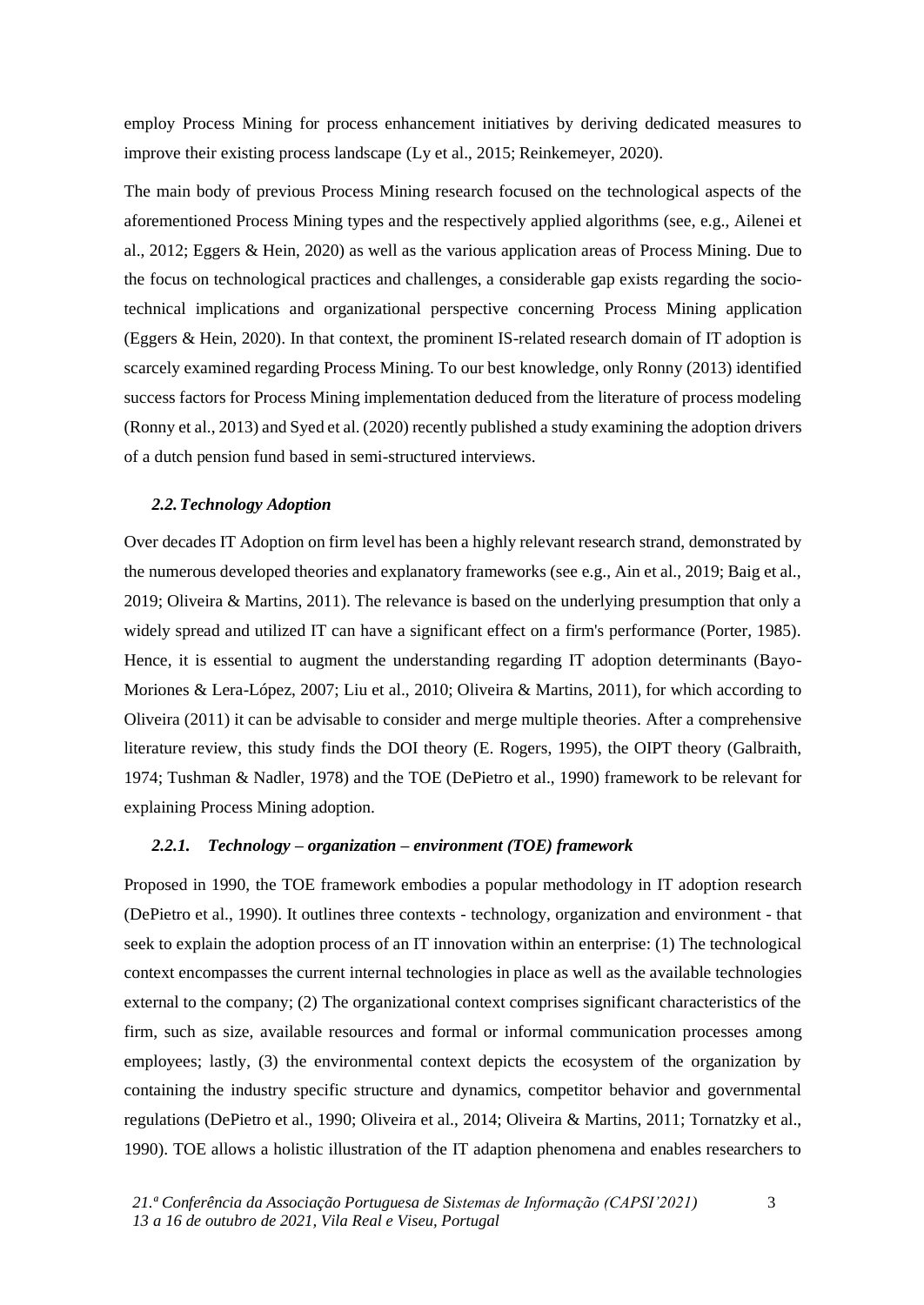apply customized lenses on the given topic by including constructs tailored to the respective context and technology (Bose & Luo, 2011; Venkatesh & Bala, 2012). Gangwar, Date, and Raoot (2014) claim that every individual technology has due to its unique characteristic a specific set of factors driving its successful adoption. Thus, TOE has been used extensively in empirical studies for various types of IT adoption, such as Green IT (Thomas et al., 2016), Software-as-a-service (Martins et al., 2016), Big Data analytics (Maroufkhani et al., 2020), Business Intelligence (Ain et al., 2019; Puklavec et al., 2018) and Cloud computing (Gangwar et al., 2015; Oliveira et al., 2014).

TOE has also been combined commonly with other relevant theories (Martins et al., 2016; Oliveira et al., 2014; Zhu, Dong, et al., 2006), which is based on Oliveira´s (2011) initial suggestion to use and interrelate multiple theoretical models in order to attain a better understanding of the adoption phenomena.

#### *2.2.2. Diffusion-of-Innovation (DOI) Theory*

DOI theory (E. Rogers, 1995) has been widely used in IS research (Gangwar et al., 2014; Oliveira & Martins, 2011) to explain the diffusion of innovation within an organization by highlighting its technological characteristics as determinants of IT adoption. In that context, DOI defines five technological factors that impact the innovation adoption choice: relative advantage, compatibility, complexity, trialability, and observability (E. Rogers, 1995), whereas the latter two are only scarcely used among IT innovation studies (Chong et al., 2009). The broad empirical support of DOI´s technological factors makes it a valuable theory to integrate into the technological context of the TOE, and by doing so, increases the framework´s comprehensiveness and strengthen the ability to explain IT adoption (Hsu et al., 2006; Oliveira & Martins, 2011; Picoto et al., 2014). Accordingly, numerous studies followed the approach and used DOI and TOE in combination to explain the adoption of various technologies (Oliveira et al., 2014; Picoto et al., 2014; Zhu et al., 2006).

### *2.2.3. Organizational information processing theory (OIPT)*

Organizational information processing theory, with its information processing view on organizations, manifests a meaningful approach in the area of organizational theory and has also found numerous applications beyond that (e.g., Atuahene-Gima & Li, 2004; Gales et al., 1992). OIPT comprises three key concepts – process information requirements, process information capability, and the corresponding fit implying respective firm performance (Galbraith, 1974; Tushman & Nadler, 1978). The theory´s underlying proposition suggests that a company requires an appropriate level of information, which promotes a manager´s decision-making, and ultimately leverages a firm´s performance (Galbraith, 1974; Tushman & Nadler, 1978). The subsequently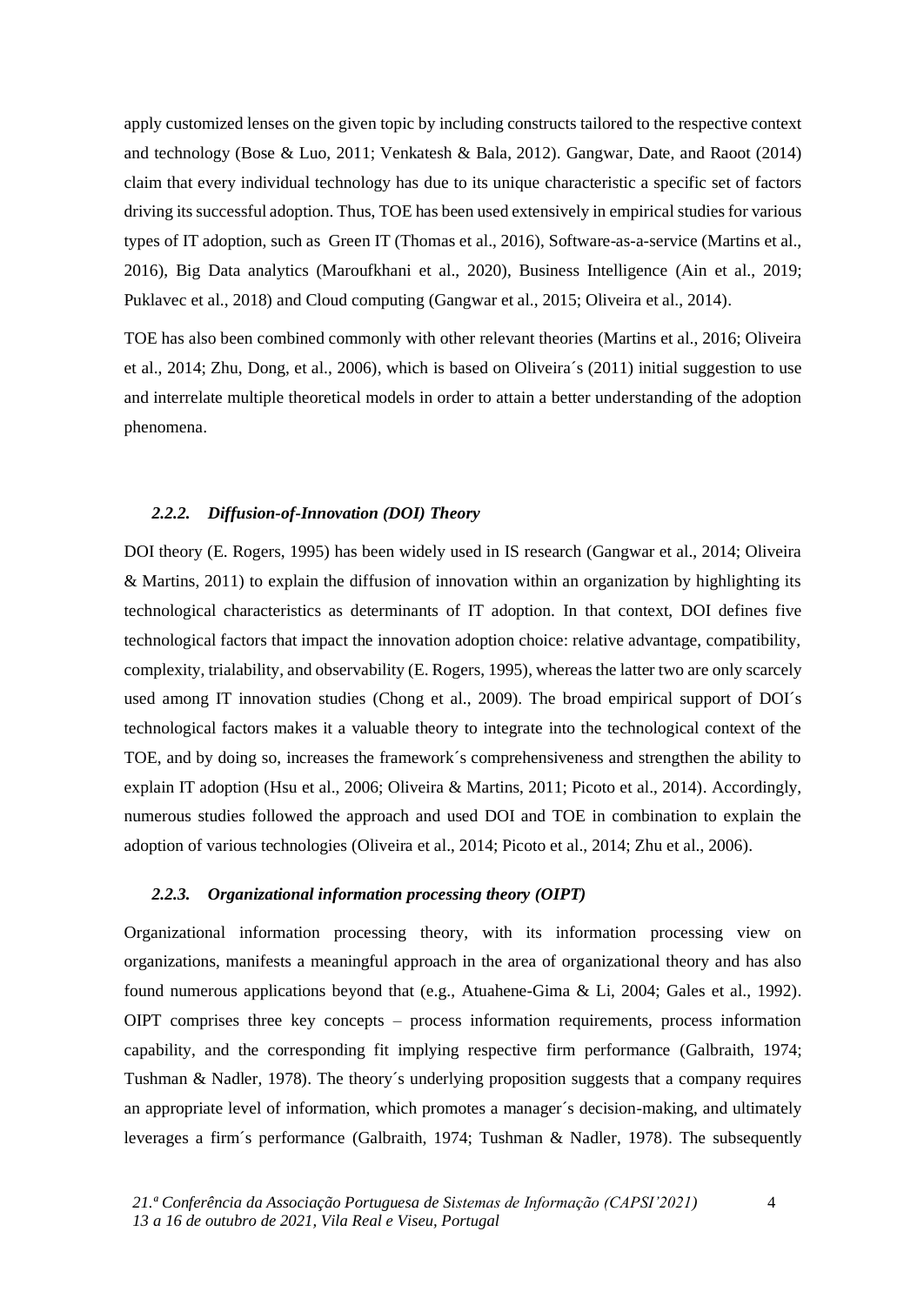extant Information Processing Requirements (IPRs) are therefore driven by the degree of uncertainty organizations are exposed to. The situation of increased volatility and uncertainty associated with an organization´s environment functions as a driver for companies to adopt - besides buffer control mechanisms - information processing capabilities such as information systems, to leverage the information flow, thereby supporting decision-making and combating uncertainty (Premkumar et al., 2005). OIPT has found only scarce application in adoption research so far.

# **3. MODEL DEVELOPMENT**

Mixed-Method research (Venkatesh et al., 2013, 2016) embodies a methodology that combines the two strands of qualitative and quantitative methods and has been promoted by various researchers in the IS research context (Chiang, 2013; Côrte-Real et al., 2019; Venkatesh et al., 2012). By combining the two research approaches, the limitation related to either method alone can be overcome and thus enables drawing more substantive conclusions by addressing confirmatory and explanatory research questions simultaneously (Venkatesh et al., 2016). Considering the paucity of Process Mining adoption studies, a mixed-method approach is advisable for our study (Venkatesh et al., 2013). In virtue of our study´s research objective and research questions, we applied Venkatesh´s (2013) guidelines by stating the purpose of the study as "developmental", where "one strand provides hypotheses to be tested in the next one" (Venkatesh et al., 2013, p. 26). More specifically, we followed the sequential explorative mixed-method design that denotes a primarily explorative qualitative study which results are integrated into the subsequent confirmatory quantitative study (Venkatesh et al., 2016). However, the quantitative data collection and analysis is out of scope for this paper and will be part of a subsequent study instead. Concludingly, our qualitative study aimed to discover Process Mining adoption drivers through expert interviews (Phase 1), which served as the foundation together with the results of the literature review for the consequent hypothesis and research model development phase.

#### *3.1.Qualitative study – in-depth interviews*

Our primary qualitative study identified Process Mining adoption drivers, by conducting semistructured in-depth interviews (Boyce & Associate, 2006; Myers, 1997) with experts in the realm of Process Mining. The sample of interviewees was selected by applying a purposeful sampling strategy (Flick, 2009), which enhances the generalizability of the results (Lyytinen & Rose, 2003). Therefore, we selected experts that represent perspectives from different actors in the Process Mining market. The number of interviews was determined by the principle of saturation, which is a commonly used approach for sample size definition in qualitative research and which we reached after 10 interviews (Nah et al., 2005; Vasileiou et al., 2018)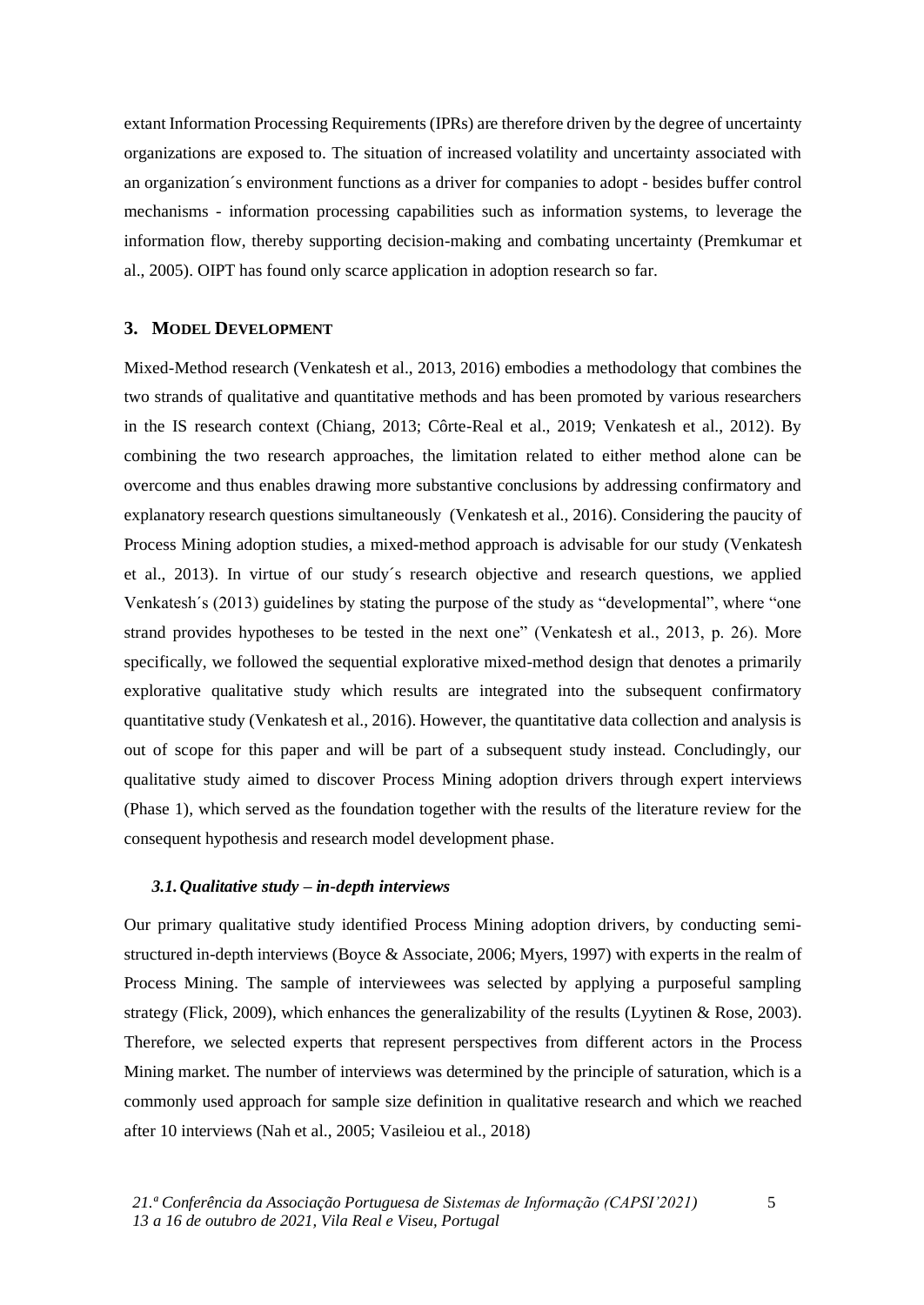In the following phase of sequential qualitative-quantitative data analysis, we followed Zhang  $\&$ Venkatesh´s (2017) approach to analyze the qualitative data. Therefore, we first examined the collected interview responses by identifying overarching themes among Process Mining benefits as well as its unique characteristics. Based on that, we structured and analyzed the exposed expert opinions according to factors that affect Process Mining adoption decisions. Subsequently, the retrieved results were correlated with extant constructs of the theories from literature, which were formerly proposed for this study (TOE, DOI, OIPT). Lastly, the constructs were prioritized and accordingly selected for the research model based on the number of mentions during the interviews.

Besides the well-known constructs within the IS research realm, we believe to have also identified two novel constructs with potentially high significance in the context of IT adoption: Time-to-value (the innovation bringing quantifiable value to the organization in a relatively short time span)  $\&$ Digital Transformation maturity (an existent comprehensive digitalization initiative being a significant factor in the adoption decision).

#### *3.2.Hypotheses*

Hence, our proposed conceptual model emerged from Process Mining literature as well as from our conducted qualitative research. Ultimately, the TOE was selected as the overarching theoretical framework, with the technology as well as organizational context being represented by derived constructs from DOI and with the environmental context by constructs from OIPT. Furthermore, the from the expert interviews derived novel constructs - 'time-to-value and 'digital transformation maturity - were integrated into the model. The research model is illustrated in the following figure:



*Figure 1 – The research model*

*21.ª Conferência da Associação Portuguesa de Sistemas de Informação (CAPSI'2021) 13 a 16 de outubro de 2021, Vila Real e Viseu, Portugal*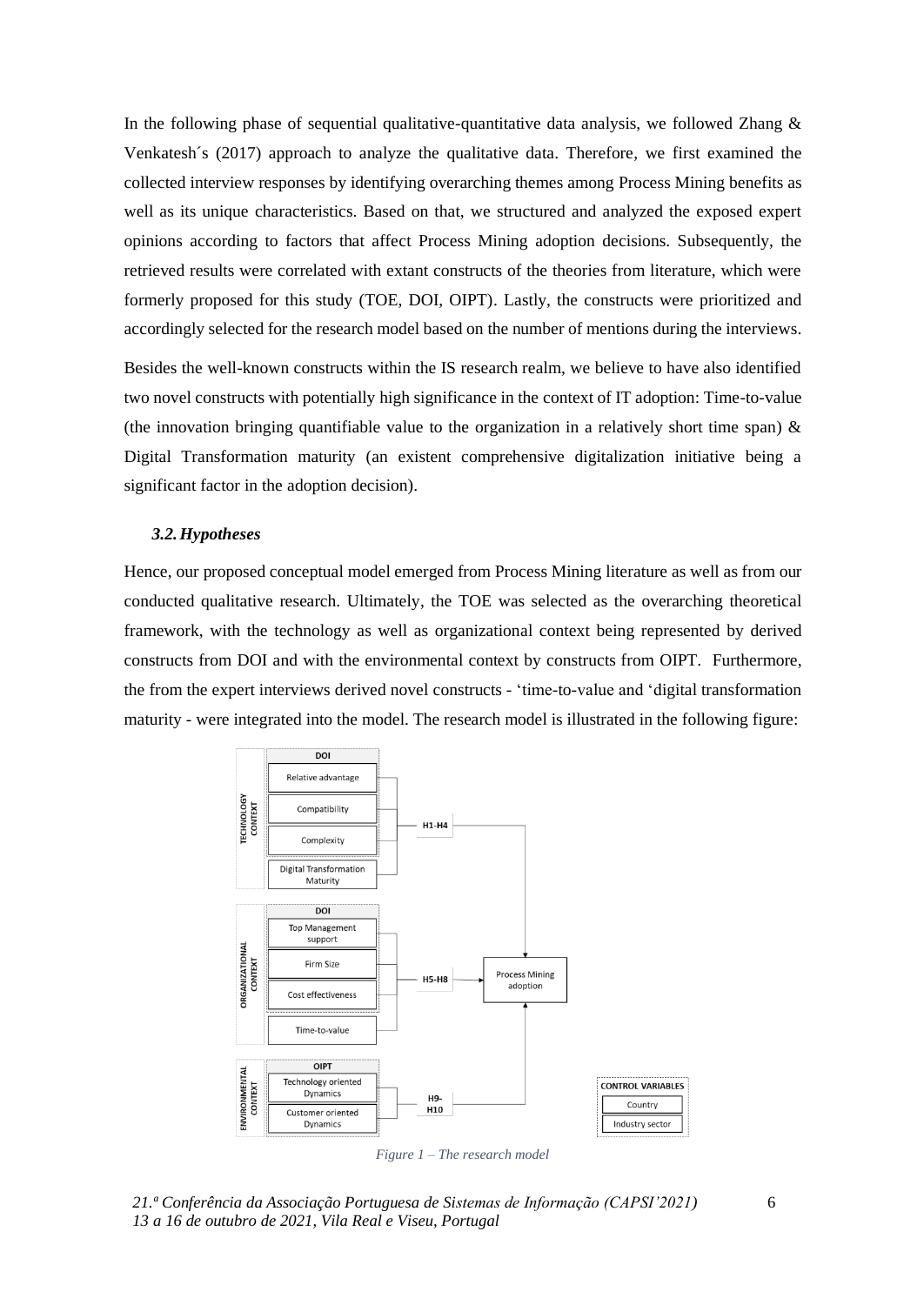#### **Relative advantage**

Within the technological context, relative advantage (Baker, 2012; Kapoor et al., 2015) describes the "*degree to which an innovation is perceived as being able to provide greater organizational benefit*<sup>"</sup> (E. M. Rogers, 2010). Multiple studies (Li et al., 2011; Martins et al., 2016; Oliveira et al., 2014; Tsai et al., 2010) posit that the relative advantage by an IT innovation represents a significant motivator for firms to adopt it. As suggested by our qualitative study, we consider relative advantage as a latent variable in the context of Process Mining adoption due to its ability to provide process transparency as well as cost and process cycle-time cutting opportunities, which eventually influences a firm´s performance. Hence,

**H1**: Relative Advantage (RA) has a positive influence on PM Adoption (AD).

#### **Compatibility**

Compatibility encompasses the "*degree to which the innovation fits with the potential adopter's existing values, previous practices, and current needs*" (Roger 2003). It has been proven to be a substantial adoption driver for various technology innovations (AL-Shboul, 2019; Gangwar et al., 2015; Ruivo et al., 2012). Indicated by our qualitative studies, firms seem to consider Process Mining especially when they perceive it as an answer to their current pain points as well as compatible with their existing technical infrastructure and organizational data-driven culture in place. Thus,

**H2:** Compatibility (CP) has a positive influence on PM Adoption (AD).

#### **Complexity**

The complexity of an IT innovation can be defined as the supposed degree of difficulty to understand and use the respective technology (Sonnenwald et al., 2001). Equally, Rogers (2003) stated that if a new technology is perceived as easy to use, its probability to be implemented is enhanced. Hence, complexity was proven to be a crucial factor of adoption for various technologies (Gangwar et al., 2015; Lai et al., 2018; Martins et al., 2016). As suggested in our qualitative study, we consider complexity as a latent variable for Process Mining adoption, justified by the standard high extent of system customization that represents a considerable barrier for seamless Process Mining adoption. Therefore,

**H3:** Complexity (CX) has a negative influence on PM Adoption (AD).

# **Digital transformation maturity**

Digital transformation maturity evaluates and describes the state of a technology-induced change within cooperation. According to Evans (2017), Digital transformation is based on four key pillars: strategy and vision, people and culture, process and governance as well as technology and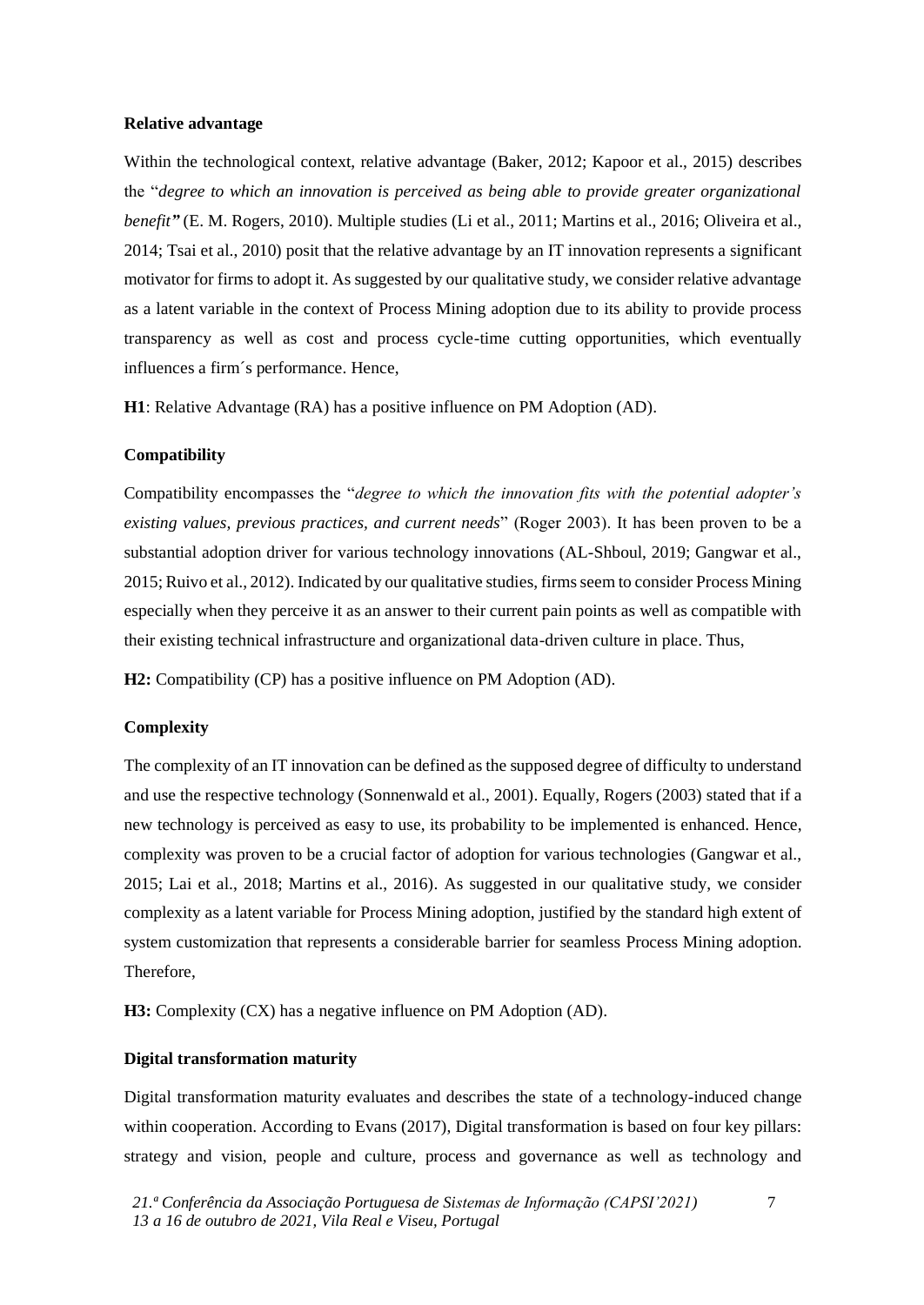capabilities. Process Mining can leverage and catalyze a company´s digitalization transformation initiative (e.g. a new ERP system or RPA deployment) by providing clear process transparency, which is required and decisive for a successful implementation of such technologies. Hence, we propose that a mature digital transformation initiative can have a considerable promoting impact on the decision of whether to adopt Process Mining. Hence,

**H4**: Digital transformation maturity (DTM) has a positive influence on PM Adoption (AD).

#### **Top management support**

Top Management support is defined as the degree to which managers understand and embrace the technological capabilities of a novel technology (Sanders, 2008). Multiple previous studies have concluded top management support to be one of the most determining factors within the Organization context to explain technology adoption (AL-Shboul, 2019; Chan & Chong, 2013; Cruz-Jesus et al., 2019). According to our qualitative study, top management support was also seen as fundamental due to the nature of Process Mining to affect end-to-end processes and therefore requires the allocation of resources and enterprise-wide decision power for process re-engineering initiatives. Thus,

**H5:** Top management support (TMS) has a positive influence on PM Adoption (AD).

#### **Firm size**

Firm size is another commonly studied organizational factor in the context of innovation adoption (AL-Shboul, 2019; G. Lee & Xia, 2006; Oliveira et al., 2014; Oliveira & Martins, 2010). Our qualitative study also strongly indicates that Process Mining requires a qualified technical workforce, which is more likely available in large organizations (E. Rogers, 1995). Furthermore, larger companies have more financial power and more data available to leverage the value of Process Mining. Consequently,

**H6:** Firm size (FS) has a positive influence on PM Adoption (AD).

#### **Cost-effectiveness**

The financial aspect of innovation uses to be a big restrictive factor to adoption (Premkumar & Roberts, 1999) and has been examined in various studies. (Chan & Chong, 2013; Y. Lee & Kozar, 2008; Y. Lee & Larsen, 2009). However, we follow Puklavec and Tiago´s (2018) approach on BI system adoption and consider cost as cost-effectiveness, meaning the positive deviation between the technology´s costs and its generated benefits. In accordance with our qualitative study, Process Mining tends to amortize its investment many times over and has an expected positive Return on Investment. Therefore,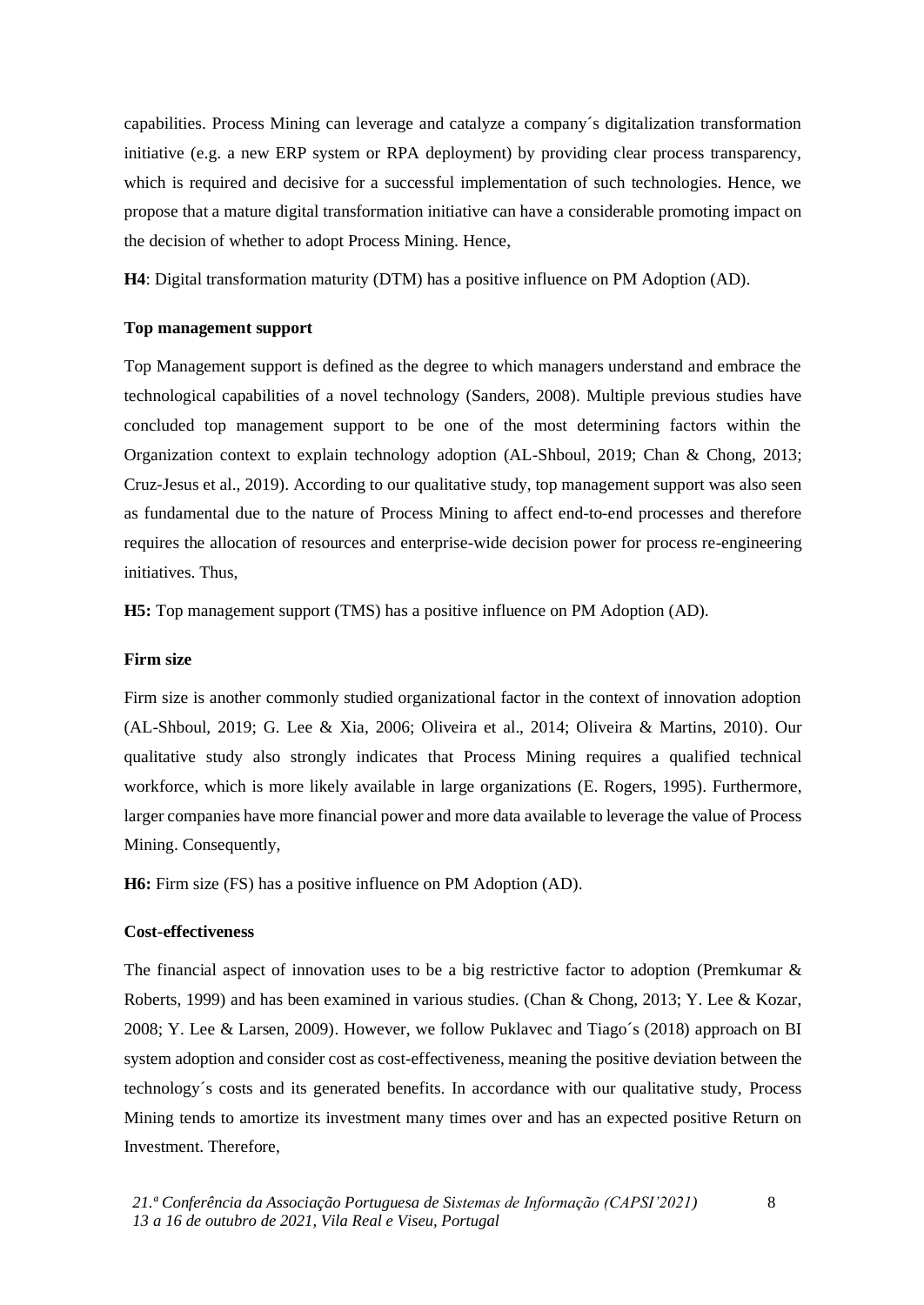**H7:** Cost-effectiveness (CF) has a positive influence on PM Adoption (AD).

## **Time-to-value**

When considering an IT adoption, the value proposition of the respective IT guides the justification, funding as well as legitimization of the potential investment (Chatterjee et al., 2002). Accordingly, it plays an important role to be aware of whether this value proposition can be expected in a timely manner after the investment or not. Due to Process Mining´s capability to provide process transparency and actionable insights within a short time span after obtaining – especially relative to other technologies – we suppose the expected short time-to-value to have an influence on Process Mining adoption. Hence,

**H8**: Time-to-value (TTV) has a positive influence on PM Adoption (AD).

#### **Technology oriented dynamics**

Uncertainty emanating from a company´s environment can have diverse sources, one of them being the speed of technological development (Moser et al., 2017; Premkumar et al., 2005; Tushman & Nadler, 1978). These technology-oriented dynamics represent process information requirements for a company and thus demands capabilities to cope with (Moser et al., 2017). Process Mining enables organizations to enhance their information circulation and facilitates fact-based decision-making, which consequently supports coping with the present uncertainty (Premkumar et al., 2005). Thus,

**H9:** Technology Oriented Dynamics (TOD) has a positive influence on PM Adoption (AD).

# **Customer oriented dynamics**

Following the same logical sequence as with technology-oriented dynamics, customer-oriented dynamics represent information processing requirements (Moser et al., 2017; Tushman & Nadler, 1978). They denote the pace of how quickly customer needs change in the respective company´s market environment (Moser et al., 2017). Process Mining offers, on the one hand, the analytical capability to track and analyze changes in customer preferences and customer journey, and on the other hand, it also fosters fact-based decision-making in the customer context. Therefore,

**H10:** Customer Oriented Dynamics (COD) has a positive influence on PM Adoption (AD).

# **Control variables**

Control variables are necessary to explain potential data variation that is not explainable by ordinary variables. In our study, following previous studies in the context of IT adoption, we will use the industry sector, and country (Son & Benbasat, 2007).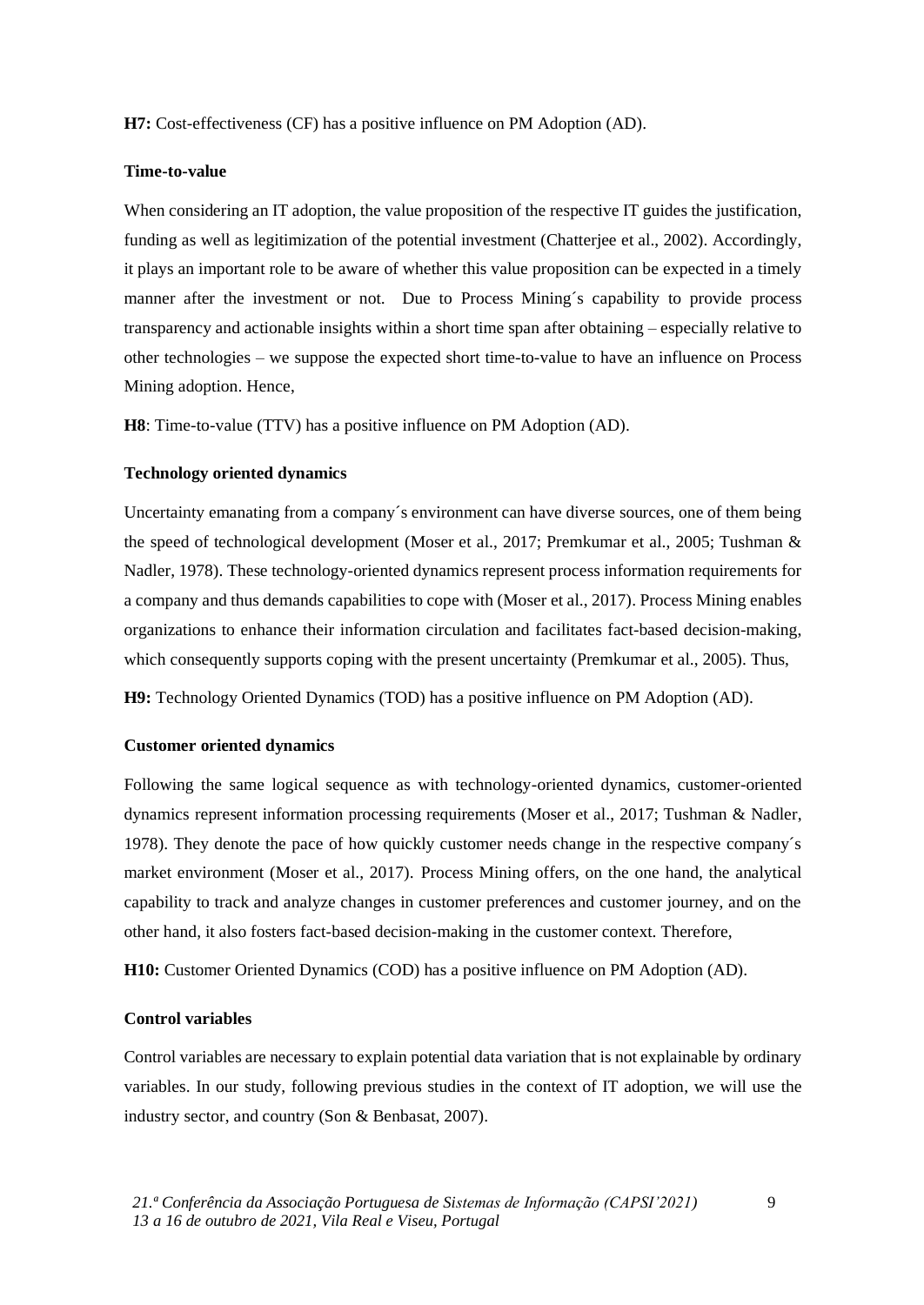## **4. PERSPECTIVE IMPLICATIONS**

The study on hand makes important theoretical contribution to literature in the realm of IT adoption and Process Mining likewise. Firstly, our research provides to our knowledge the first theoretical model for Process Mining adoption on firm level and hence addresses the paucity of scientific research in that area. Within that context, we suggest two novel adoption driver variables that emerged from our expert interviews during our qualitative study. These variables, namely digital transformation maturity and time-to-value, have to our knowledge not seen any application in the scope of IT adoption and offer new perspectives to an IT adoption initiative. We believe that these variables have a huge potential to be decisive for any other technology adoption and therefore strongly suggest further empirical examination.

Secondly, by incorporating the 3 theories TOE, DOI and OIPT into one comprehensive Process Mining adoption model, we are proposing an unique model, that to the best of our knowledge, no previous study has proposed with these theories in such a way, which therefore underlines the contribution to the IT adoption literature.

Additionally, the study provides also important managerial implications for Process Mining users, vendors, and decision-makers alike as they are presented with a meaningful body of knowledge about the major drivers that conjunctly leverage the Process Mining adoption phenomena. Hence, they can use this knowledge and benefit from it during the next Process Mining adoption initiative, by being able to consider and address all relevant and decisive factors.

#### **5. CONCLUSION AND FUTURE WORK**

Based on a comprehensive literature review combined with qualitative expert interviews we developed a research model that sheds light on the factors contributing to the adoption of Process Mining among European firms. Furthermore, we proposed two variables that to our knowledge haven´t been used previously in the context of IT adoption, namely digital transformation maturity as well as time-to-value. Due to our exhaustive methodology, we are convinced that our model is custom-made to explain Process Mining adoption, represented by the supposition that it wouldn´t be as effective if applied to other technologies. We have established ten hypotheses that intend to explain the effect of relevant factors on the decision of organizations to adopt Process Mining. As future research, we suggest the model can be empirically tested and validated using partial least squares structural equation modeling (PLS-SEM).

#### **REFERENCES**

Ailenei, I., Rozinat, A., Eckert, A., & Van Der Aalst, W. M. P. (2012). Definition and validation of process mining use cases. *Lecture Notes in Business Information Processing*. https://doi.org/10.1007/978-3-642-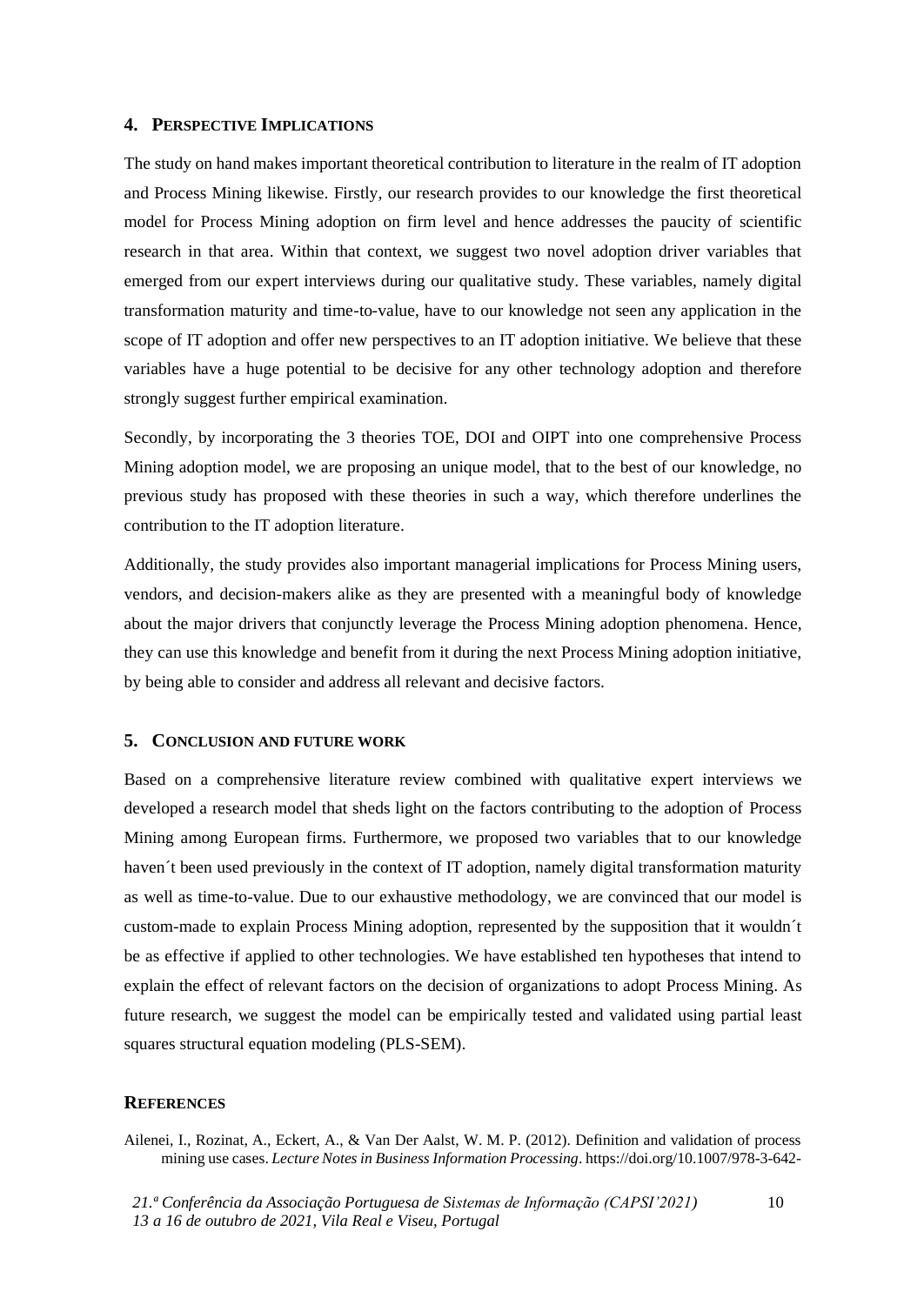28108-2\_7

- Ain, N. U., Vaia, G., DeLone, W. H., & Waheed, M. (2019). Two decades of research on business intelligence system adoption, utilization and success – A systematic literature review. *Decision Support Systems*, *125*, 113113. https://doi.org/10.1016/j.dss.2019.113113
- AL-Shboul, M. A. (2019). Towards better understanding of determinants logistical factors in SMEs for cloud ERP adoption in developing economies. *Business Process Management Journal*, *25*(5), 887–907. https://doi.org/10.1108/BPMJ-01-2018-0004
- Atuahene-Gima, K., & Li, H. (2004). Strategic decision comprehensiveness and new product development outcomes in new technology ventures. *Academy of Management Journal*. https://doi.org/10.2307/20159603
- Baig, M. I., Shuib, L., & Yadegaridehkordi, E. (2019). Big data adoption: State of the art and research challenges. *Information Processing and Management*, *56*(6). https://doi.org/10.1016/j.ipm.2019.102095
- Baker, J. (2012). *The Technology–Organization–Environment Framework* (pp. 231–245). Springer, New York, NY. https://doi.org/10.1007/978-1-4419-6108-2\_12
- Bayo-Moriones, A., & Lera-López, F. (2007). A firm-level analysis of determinants of ICT adoption in Spain. *Technovation*. https://doi.org/10.1016/j.technovation.2007.01.003
- BearingPoint. (2019). *Process Mining - The Digital Transformation Navigator*. https://www.bearingpoint.com/en-ie/our-success/insights/process-mining/
- Bose, R., & Luo, X. (2011). Integrative framework for assessing firms' potential to undertake Green IT initiatives via virtualization - A theoretical perspective. *Journal of Strategic Information Systems*, *20*(1), 38–54. https://doi.org/10.1016/j.jsis.2011.01.003
- Boyce, C., & Associate, E. (2006). Conducting in-depth interviews: A Guide for designing and conducting indepth interviews. *Evaluation*.
- Chan, F. T. S., & Chong, A. Y.-L. (2013). Determinants of mobile supply chain management system diffusion: a structural equation analysis of manufacturing firms. *International Journal of Production Research*, *51*(4), 1196–1213. https://doi.org/10.1080/00207543.2012.693961
- Chatterjee, D., R. Grewal, V. Sambamurthy. (2002). Shaping up for e-commerce: Institutional enablers of the organizational assim- ilation of Web technologies. MIS Quart. 26(2) 65–89
- Chiang, Y. H. (2013). Using a combined AHP and PLS path modelling on blog site evaluation in Taiwan. *Computers in Human Behavior*. https://doi.org/10.1016/j.chb.2013.01.025
- Chong, A. Y. L., Lin, B., Ooi, K. B., & Raman, M. (2009). Factors affecting the adoption level of c-commerce: An empirical study. *Journal of Computer Information Systems*. https://doi.org/10.1080/08874417.2009.11645380
- Côrte-Real, N., Ruivo, P., Oliveira, T., & Popovič, A. (2019). Unlocking the drivers of big data analytics value in firms. *Journal of Business Research*, *97*, 160–173. https://doi.org/10.1016/j.jbusres.2018.12.072
- Cruz-Jesus, F., Pinheiro, A., & Oliveira, T. (2019). Understanding CRM adoption stages: empirical analysis building on the TOE framework. *Computers in Industry*. https://doi.org/10.1016/j.compind.2019.03.007
- De Leoni, M., Van Der Aalst, W. M. P., & Dees, M. (2016). A general process mining framework for correlating, predicting and clustering dynamic behavior based on event logs. *Information Systems*, *56*, 235–257. https://doi.org/10.1016/j.is.2015.07.003
- DePietro, R., Wiarda, E., & Fleischer, M. (1990). The context for change: Organization, Technology and Environment. In *The process of technology innovation*.
- Eggers, J., & Hein, A. (2020). Turning Big Data Into Value: A Literature Review On Business Value Realization From Process Mining. *European Conference on Information Systems*, *May*, 1–21.
- Ernst&Young. (2019). *Process mining and its impact on BPM*.
- Flick, U. (2009). An Introduction To Qualitative Fourth Edition. *SAGE Publications*, 506.
- Galbraith, J. R. (1974). *Organization Design: An Information Processing View* (Vol. 4, Issue 3). https://about.jstor.org/terms
- Gales, L., Porter, P., & Mansour-Cole, D. (1992). Innovation project technology, information processing and performance: A test of the Daft and Lengel conceptualization. *Journal of Engineering and Technology Management*. https://doi.org/10.1016/0923-4748(92)90020-6
- Gangwar, H., Date, H., & Ramaswamy, R. (2015). Understanding determinants of cloud computing adoption using an integrated TAM-TOE model. *Journal of Enterprise Information Management*, *28*(1), 107–130. https://doi.org/10.1108/JEIM-08-2013-0065
- Gangwar, H., Date, H., & Raoot, A. D. (2014). Review on IT adoption: Insights from recent technologies. *Journal of Enterprise Information Management*. https://doi.org/10.1108/JEIM-08-2012-0047
- Garcia, C. dos S., Meincheim, A., Faria Junior, E. R., Dallagassa, M. R., Sato, D. M. V., Carvalho, D. R., Santos, E. A. P., & Scalabrin, E. E. (2019). Process mining techniques and applications – A systematic mapping study. In *Expert Systems with Applications* (Vol. 133, pp. 260–295). Elsevier Ltd.

*21.ª Conferência da Associação Portuguesa de Sistemas de Informação (CAPSI'2021) 13 a 16 de outubro de 2021, Vila Real e Viseu, Portugal*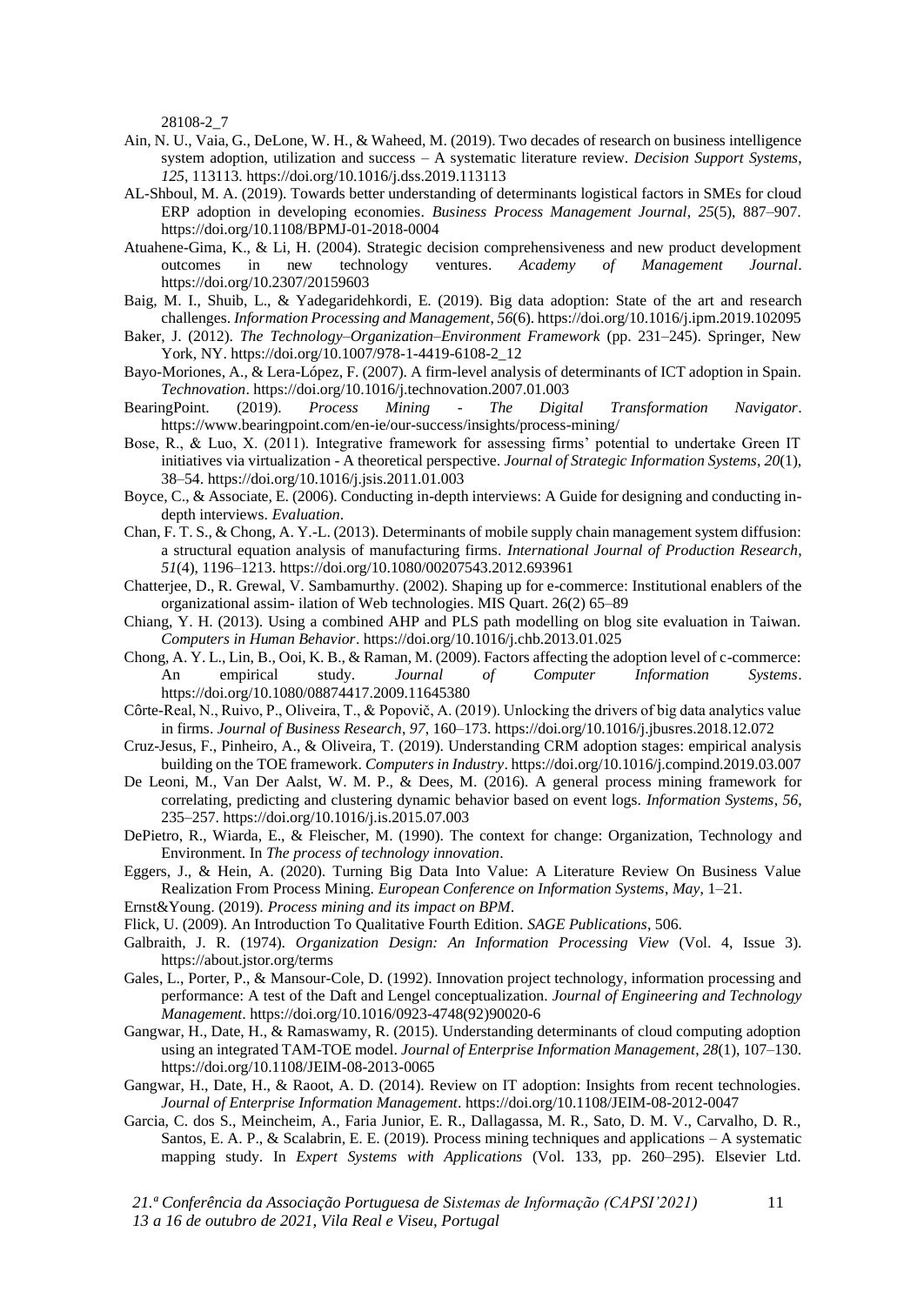https://doi.org/10.1016/j.eswa.2019.05.003

- Gartner. (2020). Market Guide for Process Mining. *Gartner*, *September*, 1–33. https://www.gartner.com/doc/reprints?id=1-SBXXPQO&ct=190625&st=sb
- Hsu, P. F., Kraemer, K. L., & Dunkle, D. (2006). Determinants of e-business use in U.S. firms. In *International Journal of Electronic Commerce*. https://doi.org/10.2753/JEC1086-4415100401
- Kapoor, K. K., Dwivedi, Y. K., & Williams, M. D. (2015). Empirical Examination of the Role of Three Sets of Innovation Attributes for Determining Adoption of IRCTC Mobile Ticketing Service. *Information Systems Management*, *32*(2), 153–173. https://doi.org/10.1080/10580530.2015.1018776
- Lai, Y., Sun, H., & Ren, J. (2018). Understanding the determinants of big data analytics (BDA) adoption in logistics and supply chain management: An empirical investigation. *International Journal of Logistics Management*. https://doi.org/10.1108/IJLM-06-2017-0153
- Lee, G., & Xia, W. (2006). Organizational size and IT innovation adoption: A meta-analysis. *Information and Management*, *43*(8), 975–985. https://doi.org/10.1016/j.im.2006.09.003
- Lee, Y., & Kozar, K. A. (2008). An empirical investigation of anti-spyware software adoption: A multitheoretical perspective. *Information and Management*. https://doi.org/10.1016/j.im.2008.01.002
- Lee, Y., & Larsen, K. R. (2009). Threat or coping appraisal: Determinants of SMB executives′ decision to adopt anti-malware software. *European Journal of Information Systems*. https://doi.org/10.1057/ejis.2009.11
- Li, X., Troutt, M. D., Brandyberry, A., & Wang, T. (2011). Decision factors for the adoption and continued use of online direct sales channels among SMEs. *Journal of the Association for Information Systems*. https://doi.org/10.17705/1jais.00255
- Liu, H., Ke, W., Wei, K. K., Gu, J., & Chen, H. (2010). The role of institutional pressures and organizational culture in the firm's intention to adopt internet-enabled supply chain management systems. *Journal of Operations Management*, *28*(5), 372–384. https://doi.org/10.1016/j.jom.2009.11.010
- Ly, L. T., Maggi, F. M., Montali, M., Rinderle-Ma, S., & Van Der Aalst, W. M. P. (2015). Compliance monitoring in business processes: Functionalities, application, and tool-support. *Information Systems*. https://doi.org/10.1016/j.is.2015.02.007
- Lyytinen, K., & Rose, G. M. (2003). The disruptive nature of information technology innovations: The case of internet computing in systems development organizations. *MIS Quarterly: Management Information Systems*. https://doi.org/10.2307/30036549
- Maroufkhani, P., Tseng, M. L., Iranmanesh, M., Ismail, W. K. W., & Khalid, H. (2020). Big data analytics adoption: Determinants and performances among small to medium-sized enterprises. *International Journal of Information Management*, *54*, 102190. https://doi.org/10.1016/j.ijinfomgt.2020.102190
- Martins, R., Oliveira, T., & Thomas, M. A. (2016). An empirical analysis to assess the determinants of SaaS diffusion in firms. *Computers in Human Behavior*, *62*, 19–33. https://doi.org/10.1016/j.chb.2016.03.049
- Moser, R., Kuklinski, C. P. J. W., & Srivastava, M. (2017). Information processing fit in the context of emerging markets: An analysis of foreign SBUs in China. *Journal of Business Research*, *70*, 234–247. https://doi.org/10.1016/j.jbusres.2016.08.015
- Myers, M. D. (1997). Qualitative research in information systems. *MIS Quarterly: Management Information Systems*. https://doi.org/10.2307/249422
- Nah, F. F. H., Siau, K., & Sheng, H. (2005). The value of mobile applications: A utility company study. In *Communications of the ACM*. https://doi.org/10.1145/1042091.1042095
- Nicholas D. Evans. (2017). Assessing your organization's digital transformation maturity | CIO. *CIO*. https://www.cio.com/article/3201016/assessing-your-organization-s-digital-transformationmaturity.html
- Oliveira, T., & Martins, M. F. (2010). Understanding e-business adoption across industries in European countries. *Industrial Management and Data Systems*, *110*(9), 1337–1354. https://doi.org/10.1108/02635571011087428
- Oliveira, T., & Martins, M. F. (2011). Information technology adoption models at Firm Level. *The Electronic Journal Information Systems Evaluation*, *14*(1), 110–121.
- Oliveira, T., Thomas, M., & Espadanal, M. (2014). Assessing the determinants of cloud computing adoption: An analysis of the manufacturing and services sectors. *Information & Management*, *51*(5), 497–510. https://doi.org/10.1016/j.im.2014.03.006
- Picoto, W. N., Bélanger, F., & Palma-Dos-Reis, A. (2014). An organizational perspective on m-business: Usage factors and value determination †. *European Journal of Information Systems*. https://doi.org/10.1057/ejis.2014.15
- Porter, M. E. (1985). Technology and Competitive Advantage. In *Journal of Business Strategy*. https://doi.org/10.1108/eb039075
- Premkumar, G., Ramamurthy, K., & Saunders, C. S. (2005). Information processing view of organizations:

*21.ª Conferência da Associação Portuguesa de Sistemas de Informação (CAPSI'2021)*

*<sup>13</sup> a 16 de outubro de 2021, Vila Real e Viseu, Portugal*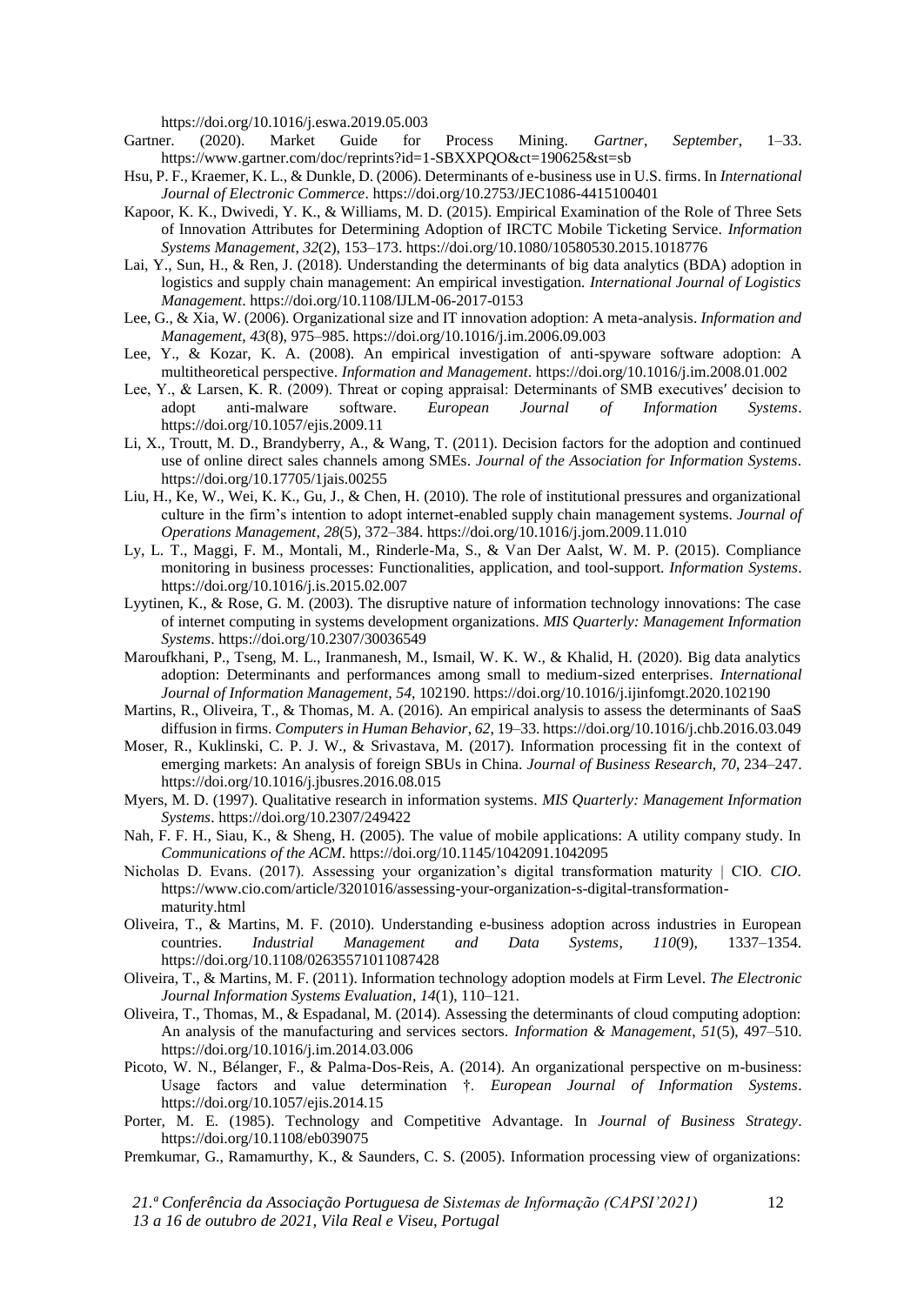An exploratory examination of fit in the context of interorganizational relationships. *Journal of Management Information Systems*, *22*(1), 257–294. https://doi.org/10.1080/07421222.2003.11045841

- Premkumar, G., & Roberts, M. (1999). Adoption of new information technologies in rural small businesses. *Omega*. https://doi.org/10.1016/S0305-0483(98)00071-1
- Puklavec, B., Oliveira, T., & Popovič, A. (2018). Understanding the Determinants of Business Intelligence System Adoption Stages : An Empirical Study of SMEs. *Industrial Management & Data Systems*, *118*(1), 236–261.
- R'Bigui, H., & Cho, C. (2017). The state-of-the-art of business process mining challenges. *International Journal of Business Process Integration and Management*, *8*(4), 285–303. https://doi.org/10.1504/IJBPIM.2017.10009731
- Reder, B. (2019). *Studie Process Mining & RPA 2019 Die wichtigsten Ergebnisse Präsentiert von Blue Reply*.
- Reinkemeyer, L. (2020). Process Mining in Action. In *Process Mining in Action Principles, Use Cases and Outloook*. https://doi.org/10.1007/978-3-030-40172-6
- Research and Markets. (2018). *Process Analytics Market by Process Mining Type (Process Discovery, Process Conformance & Process Enhancement), Deployment Type, Organization Size, Application (Business Process, It Process, & Customer Interaction) & Region - Global Forecast to 2023*. https://www.researchandmarkets.com/reports/4576970/process-analytics-market-by-process-miningtype
- Rogers, E. (1995). Diffusion of Innovations, Fourth Edition. In *Elements of Diffusion*.
- Rogers, E. (2003) Diffusion of Innovations. Free Press, New York
- Rogers, E. M. (2010). Diffusion of innovations: Simon and Schuster. *Computer*.
- Ronny, M., Hajo, R., Hans, B., Wasana, B., & Rogier, P. (2013). Business process mining success. *ECIS 2013 - Proceedings of the 21st European Conference on Information Systems*.
- Ruivo, P., Oliveira, T., & Neto, M. (2012). ERP use and value: Portuguese and Spanish SMEs. *Industrial Management & Data Systems*, *112*(7), 1008–1025. https://doi.org/10.1108/02635571211254998
- Sanders, N. R. (2008). Pattern of information technology use: The impact on buyer-suppler coordination and performance. *Journal of Operations Management*, *26*(3), 349–367. https://doi.org/10.1016/j.jom.2007.07.003
- Son, J. Y., & Benbasat, I. (2007). Organizational buyer's adoption and use of B2B electronic marketplaces: Efficiency- and legitimacy-oriented perspectives. *Journal of Management Information Systems*. https://doi.org/10.2753/MIS0742-1222240102
- Sonnenwald, D. H., Maglaughlin, K. L., & Whitton, M. C. (2001). Using innovation diffusion theory to guide collaboration technology evaluation: Work in progress. *Proceedings of the Workshop on Enabling Technologies: Infrastructure for Collaborative Enterprises, WETICE*. https://doi.org/10.1109/ENABL.2001.953399
- Suriadi, S., Andrews, R., ter Hofstede, A. H. M., & Wynn, M. T. (2017). Event log imperfection patterns for process mining: Towards a systematic approach to cleaning event logs. *Information Systems*, *64*, 132– 150. https://doi.org/10.1016/j.is.2016.07.011
- Syed, R., Leemans, S. J. J., Eden, R., & Buijs, J. A. C. M. (2020). Process mining adoption: A technology continuity versus discontinuity perspective. *Lecture Notes in Business Information Processing*, *392 LNBIP*, 229–245. https://doi.org/10.1007/978-3-030-58638-6\_14
- Taulli, T. (2019). *Could Process Mining Be Bigger Than RPA (Robotic Process Automation)?* Forbes. https://www.forbes.com/sites/tomtaulli/2019/11/22/could-process-mining-be-bigger-than-rpa-roboticprocess-automation/#41d7078610f9
- Thomas, M., Costa, D., & Oliveira, T. (2016). Assessing the role of IT-enabled process virtualization on green IT adoption. *Information Systems Frontiers*, *18*(4), 693–710. https://doi.org/10.1007/s10796-015-9556- 3
- Tsai, M. C., Lee, W., & Wu, H. C. (2010). Determinants of RFID adoption intention: Evidence from Taiwanese retail chains. *Information and Management*. https://doi.org/10.1016/j.im.2010.05.001
- Tushman, M. L., & Nadler, D. A. (1978). Information Processing as an Integrating Concept in Organizational Design . *Academy of Management Review*, *3*(3), 613–624. https://doi.org/10.5465/amr.1978.4305791
- Van der Aalst, W. (2016). Process mining: Data science in action. In *Process Mining: Data Science in Action*. https://doi.org/10.1007/978-3-662-49851-4
- Van Der Aalst, W., Adriansyah, A., De Medeiros, A. K. A., Arcieri, F., Baier, T., Blickle, T., Bose, J. C., Van Den Brand, P., Brandtjen, R., Buijs, J., Burattin, A., Carmona, J., Castellanos, M., Claes, J., Cook, J., Costantini, N., Curbera, F., Damiani, E., De Leoni, M., … Wynn, M. (2012). Process mining manifesto. *Lecture Notes in Business Information Processing*, *99 LNBIP*(PART 1), 169–194. https://doi.org/10.1007/978-3-642-28108-2\_19
- Vasileiou, K., Barnett, J., Thorpe, S., & Young, T. (2018). Characterising and justifying sample size

*21.ª Conferência da Associação Portuguesa de Sistemas de Informação (CAPSI'2021) 13 a 16 de outubro de 2021, Vila Real e Viseu, Portugal*